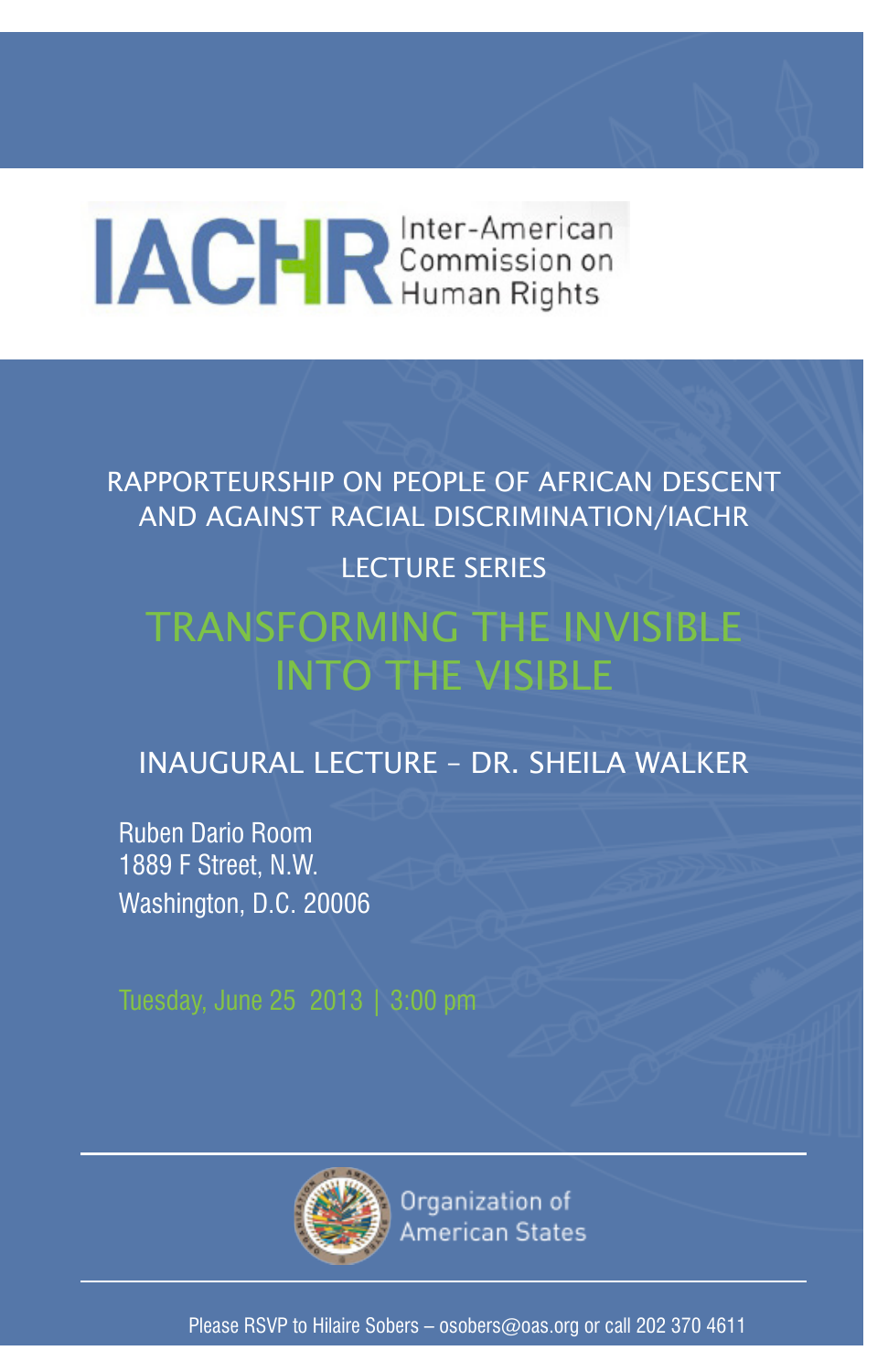## TRANSFORMING THE INVISIBLE INTO THE VISIBLE

## INAUGURAL LECTURE – DR. SHEILA WALKER

TUESDAY, JUNE  $25\ 2013 - 3:00\ \text{PM}$ SALON RUBEN DARIO

#### PROGRAM

#### 3:00 - 3:10 pm

Welcoming remarks by OAS Assistant Secretary General, Ambassador Albert Ramdin

#### 3:10 - 3:30 pm

Introductory remarks by Commissioner Rose-Marie Belle Antoine, Rapporteur on on the Rights of People of African Descent and Against Racial Discrimination

3:30 - 4:20 pm Lecture by Dr. Sheila Walker

4:20- 4:50 pm Question and answer session (moderated by Commissioner Rose-Marie Belle Antoine)

#### 4:50 - 5:00 pm

Vote of thanks by Hilaire Sobers, Staff Attorney, Rapporteurship on the Rights of People of African Descent and Against Racial Discrimination